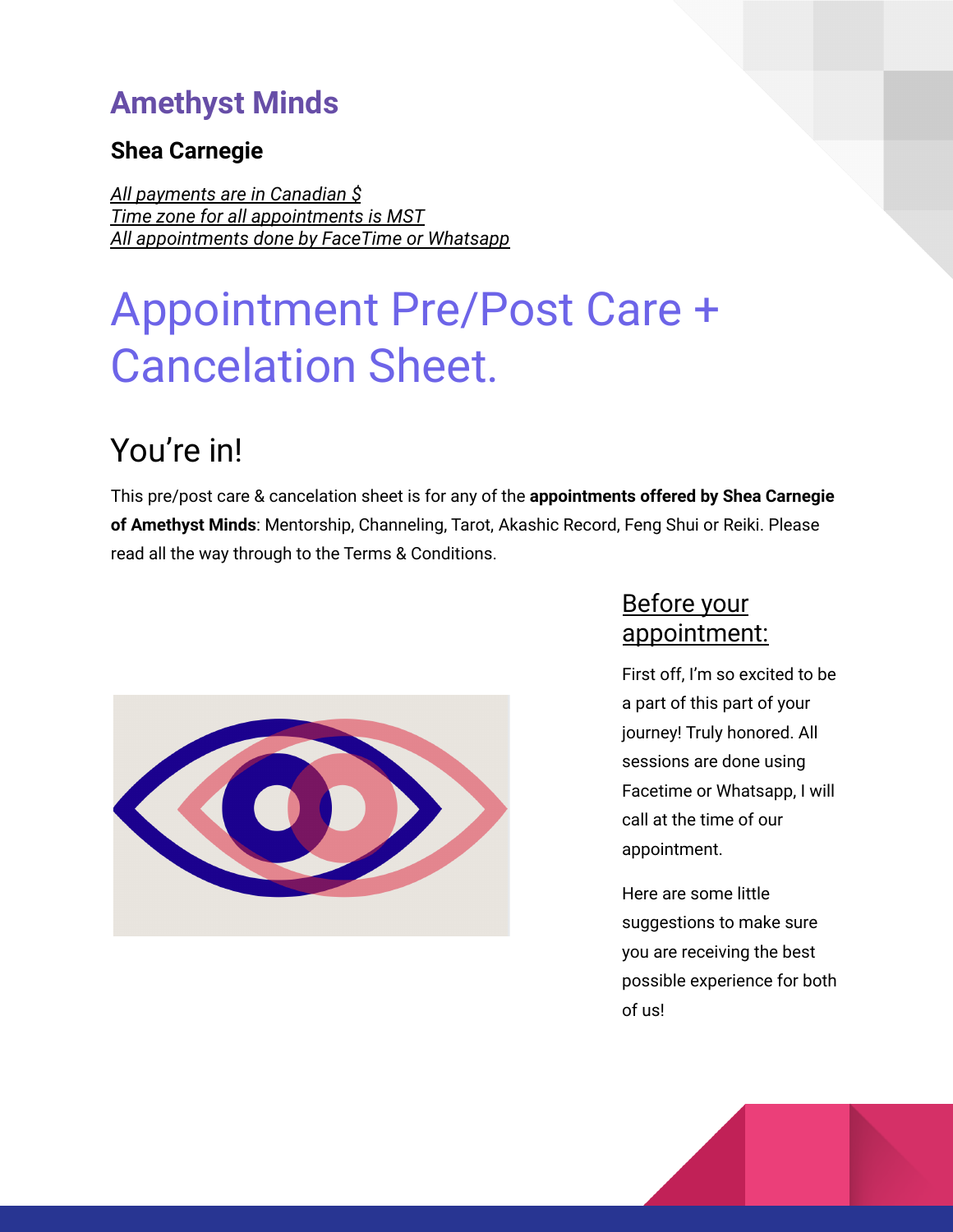- 1. First things first, your time is your time. Once your time is up, our session will be over. This ensures proper re-charging and grounding for the next beautiful soul's session. If there is not time to finish all your questions, I look forward to serving you at our next appointment.
- 2. Try to get distractions out of the way. For example: move your animals, find a quiet space, eat before your appointment, fill your water bottle, use the bathroom and grab a sweater. Then you have everything you need for the best possible session for you!
- 3. Be intentional with our time together. What are you looking for in this session? Please come prepared. Example: write some questions you may have out on paper. This step before our reading helps narrow down exactly what we are looking for.

### **After your appointment:**

Okay SO! You've finished your session, now what?

Well, you'll enter a period of integration of the healing and readings. Sometimes, after a huge healing we can have a period of sadness when the emotions or trauma come to the surface to be released. THIS IS NORMAL. THERE IS NOTHING WRONG WITH YOU. You could take some time in silence, listening to your breath, a bath or a healthy meal. Here are some more post appointment care examples:

- 1. Drink. Lots. Of. Water. No matter if you're not feeling raw or emotional, ALWAYS DRINK LOTS OF WATER AFTER YOUR APPOINTMENT!
- 2. Nourish yourself and have a little joyful moment to celebrate you taking care of you. This could be a bath or a fancy favourite meal. Please try to refrain from drinking alcohol or taking recreational drugs for 24 hours as it will mess with the integration period.
- 3. Ground yourself.

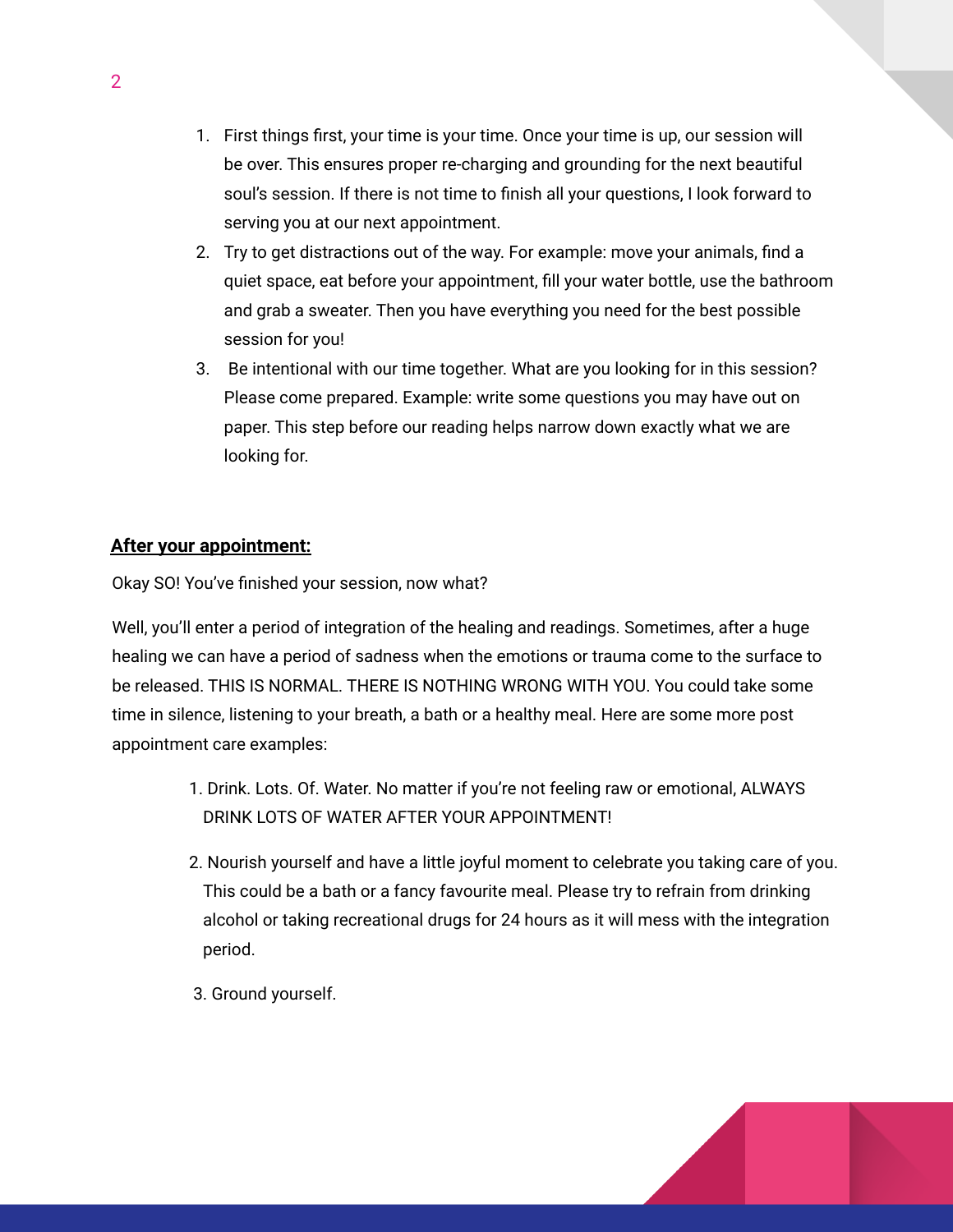- 4. Journal anything you notice shifting, what comes up for you, if any other messages come forward for you or anything you want to work on next time.
- 5. Again, TAKE CARE OF YOURSELF AND GIVE YOURSELF WHAT YOU NEED! Watch your fav movie, read your fav book, eat your fav meal. Take care of yourself without judgement.
- **6. When your recording comes, PLEASE DOWNLOAD! My files get quite full and we want to make sure you have your recording. This is very important, you can always re-listen and get more and more healing or insight from a session. Once they get deleted, they are deleted permanently.**

## TERMS & CONDITIONS

Here at Amethyst Minds we understand life comes up, and we want to be clear and honest about our policies. We hold a strict "No Refund and No Cancelation" policy **12 hours** before an appointment. Emergencies will be reviewed by Shea Carnegie (owner of Amethyst Minds and here on out referred to by name or business), and allowances can be made based on her judgement only. This isn't a guarantee that your request for emergency cancelation will be approved. In the event that Amethyst Minds/Shea Carnegie must reschedule, said appointment will be rescheduled at the earliest convenience of both parties involved.

#### **1. NO SHOWS AND CANCELATIONS:**

**Our definition of a "no show" consists of two instances: 1. Not showing up at all or forgetting your appointment. 2. Failure to answer your designated call within the 5 minute mark**. In the event of a "no show", the payment used to hold the appointment will be forfeited to Amethyst Minds. If a guest fails to answer their phone FIVE MINUTES into a pre-confirmed appointment, as this is considered a "no show"! Please make sure you're ready to go and have a good wifi connection. Mentorship or package based Clients: In the event of a late cancelation or either "no show" instances, any pre-paid appointment fees will still go to that appointment and will be counted towards one of your pre-paid sessions. All late payments will be subjected to an extra \$45 CDN late fee.

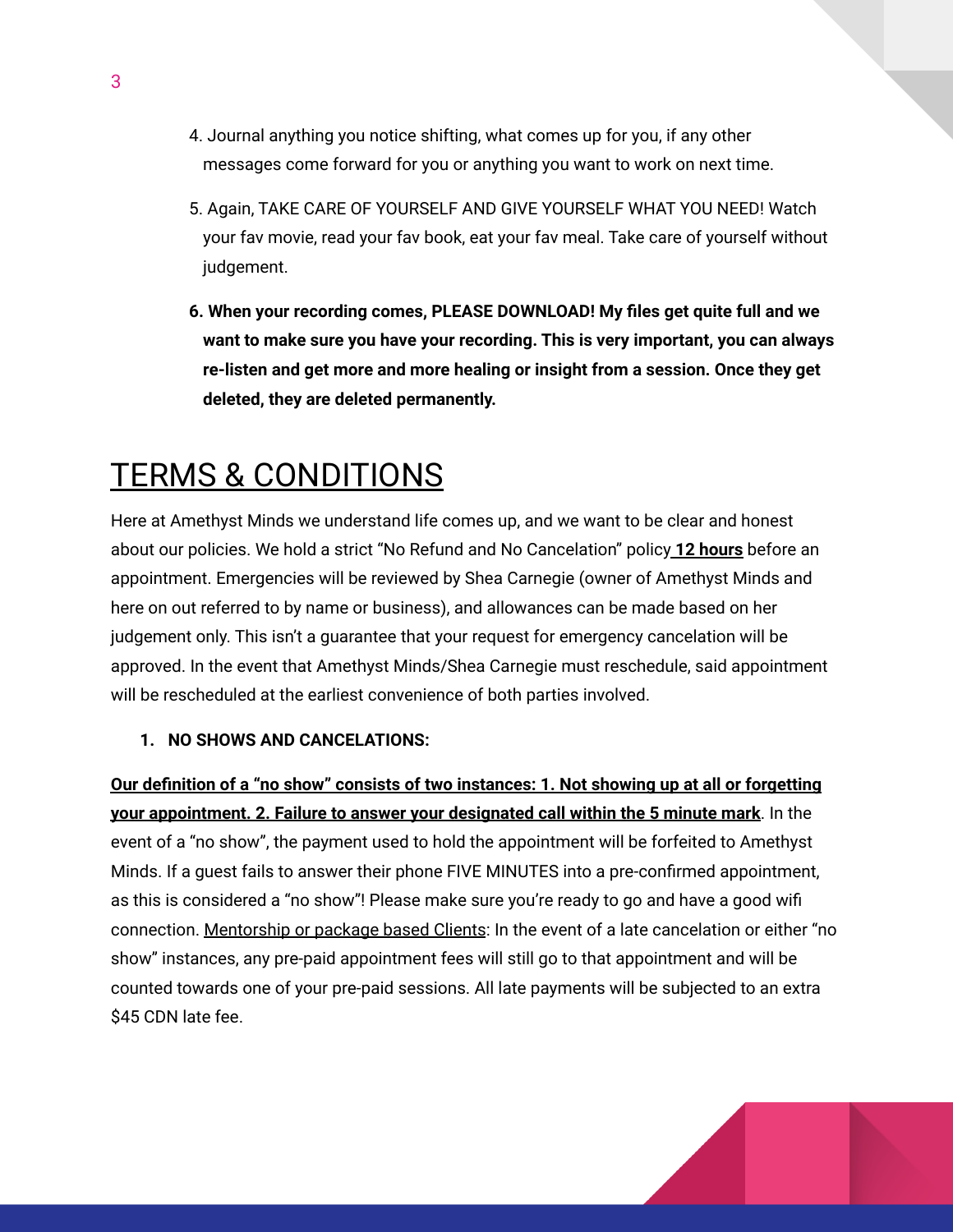### \***AMETHYST MINDS RESERVES THE RIGHT TO END ANY SESSION WITHOUT**

**EXPLANATION TO THE CLIENT**. We do not stand for bullying or rude behaviour of any kind. This is up to Shea Carnegies (OWNER) discretion, and will be communicated as such. In the event that this occurs, all payment will be forfeited to Amethyst Minds. **\*\*Amethyst Minds reserves the right to cancel and reschedule ANY appointment at ANY time.**

### **2. CONFIDENTIALITY:**

Shea Carnegie agrees to keep all conversations and information shared as a result of our sessions completely confidential and protected. However, the following are instances where the Shea Carnegie may be obligated to break confidentiality and release information to appropriate authorities, family members, or a court of law:

1.If it is suspected that abuse or neglect of children or elders occurs.

2.If in my presence you make or imply threats of violence or are a danger to yourself or another person.

3.If illegal activity is occurring.

### **3. INFORMED CONSENT:**

Client understands that the purpose of these sessions are for accountability and energy work to help themselves grow and reach their desired goals. The Client gives informed consent to engage in any and all services with Shea Carnegie and for Shea Carnegie to assist in guiding for the aforementioned purpose(s). Client agrees that he/she is using these services entirely at his/her own risk. Services are provided "as is" without any warranty of any kind, express or implied. Client warrants that any decisions, actions, or inaction they made and consequences thereof, are their own and at their own risk and that Client takes full responsibility for all emotional, mental, behavioral and physical risks.

#### **8. STATEMENTS OF INTENT AND RELEASE AND WAIVER OF LIABILITY:**

1.Client releases, waives, acquits, holds harmless, and discharges the Mentor/Shea Carnegie/Amethyst Minds and agents, successors, assigns, personal reps, executors, heirs, and complies (collectively now referred to as, "Mentor") from all liabilities and every claim, suit, action, demand, or right to compensation for damages Client may claim to have or that Client may have raising out of actions, omissions, or commissions taken by Client or by the Mentor as a result of the advice give by Mentor or otherwise resulting from the "Mentor" relationships contemplated hereunder. Client further declares and represents that no promise, inducement or agreement not herein expressed has been made to Client to enter into this Agreement. The Agreement and release made pursuant to this paragraph shall bind Client's heirs, executors, personal repos, successors, assigns, and agents.